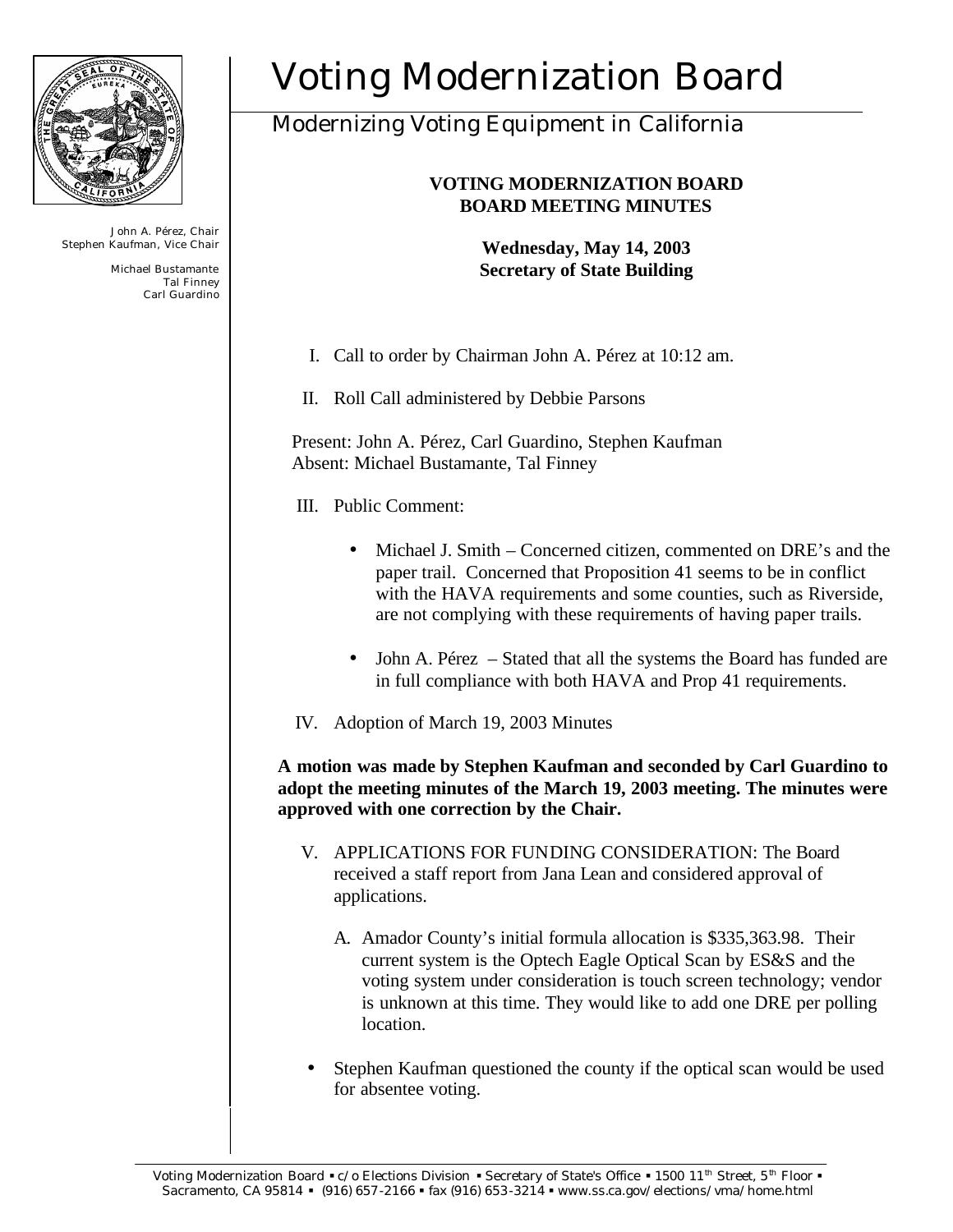- George Allen, Amador County Representative, confirmed that they would use optical scan for absentee voters and at the precincts. The DRE's will be an additional option to voters.
	- B. Del Norte County's initial formula allocation is \$164,420.41. Their current system is Datavote and the voting system under consideration is Sequoia Voting System's Edge DRE. Del Norte County is eligible for HAVA punch card buyout funds.
	- C. Mono County's initial formula allocation is \$91,988.83. Their current system is Sequoia Optech Eagle, Optical Scan and the voting system under consideration is unknown at this time. Mono County is eligible for HAVA punch card buyout funds.
		- Kaufman questioned if there was a timetable for potential vendors; however, there was no county representative present to address the Board.
		- Carl Guardino concerned that the county would fall short of the funding they need to purchase voting systems.
	- D. Sierra County's initial formula allocation is \$43,825.14. Their current system is Datavote and the voting system under consideration is unknown at this time. The county is eligible for HAVA punch card buyout funds.
	- E. Sonoma County's initial formula allocation is \$3,269,773.85 and the amount of their funding request is unknown at this time. Their current system is Mark-a-Vote, Optical Scan and the voting system under consideration is unknown at this time. They haven't applied for a specific amount because they don't know how much they need, as of now, the vendor is unknown. The county would like to put one DRE in every polling place.
		- John A. Pérez questioned Janice Atkinson, the assistant registrar, what she would you like the Board to do since there is no amount listed. Janice said they haven't looked around for a vendor yet but would probably need about \$1.5 million.
	- F. Stanislaus County's initial formula allocation is \$2,438,812.87. Their current system is Datavote and the voting system under consideration and vendor is unknown at this time. The county is eligible for HAVA punch card buyout funds. Staff estimated that they currently have 170 polling places.
		- Lee Lundrigan, the County Representative, reported that they actually have 230 polling places. Staff took out the mail ballot precincts. She asked the Board to consider upgrading her formula allocation. Chairman Pérez indicated her request for additional funding would not be available.
	- G. Ventura County's initial formula allocation is \$4,576,270.14. Their current system is Datavote and the voting system under consideration is touchscreen, and the vendor is unknown at this time. The county is eligible for HAVA punch card buyout funds.
		- John A. Pérez had questions for the county regarding their application, however, no representative was present at the meeting.